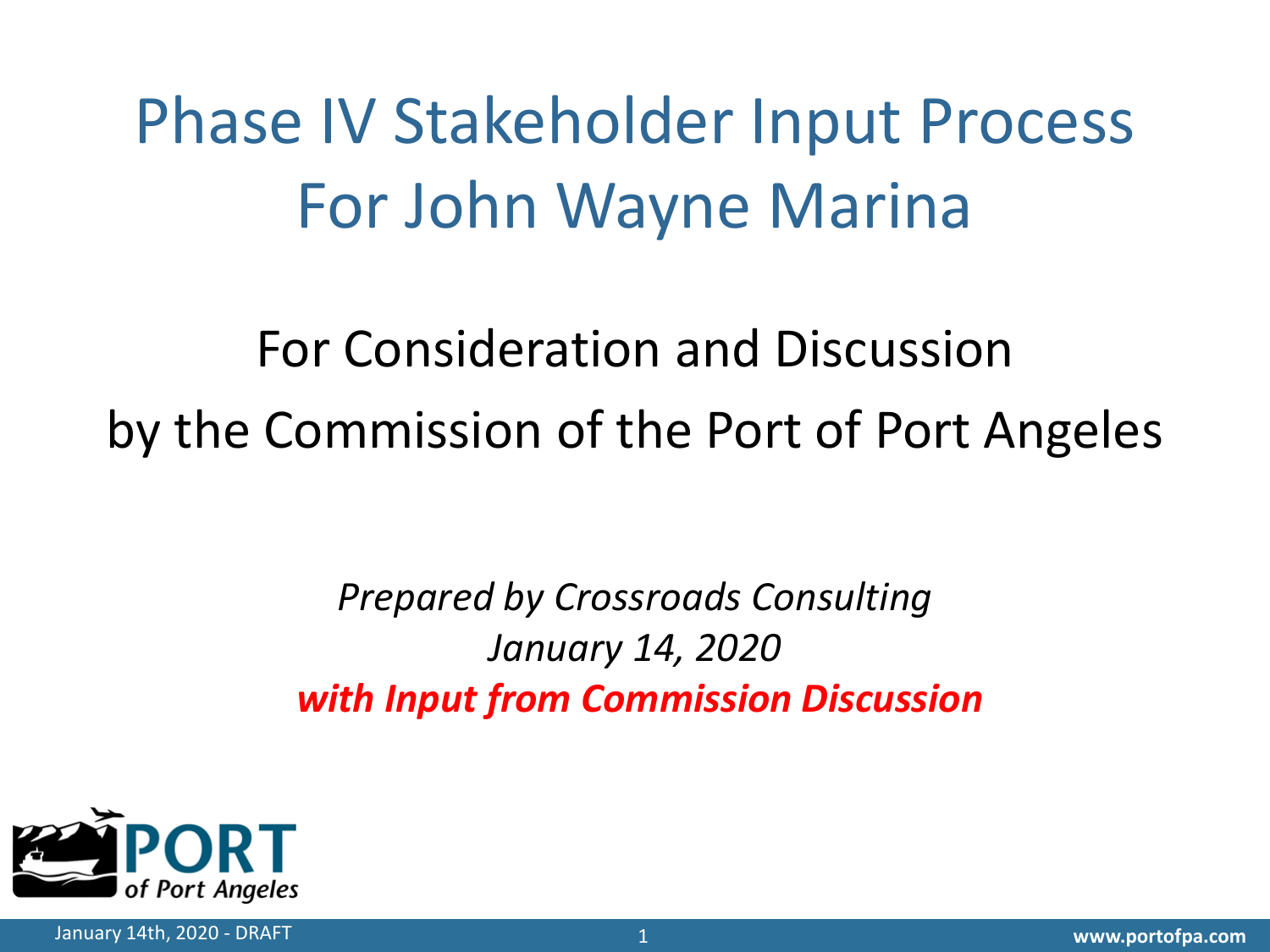#### **2018-2019 JWM Review Process**

**Phase I - Information Gathering – June 2018**

**Phase II – Community Outreach – July 2018**

**Phase III – Decision – July 2018**

- **NOT sell to a private entity.** - **Criteria** for a *Request for Information (RFI)*

March 2018 – RFI released December 2019 – Responses

**Phase IV – Direction Seeking – January 2020**

**You are here**



2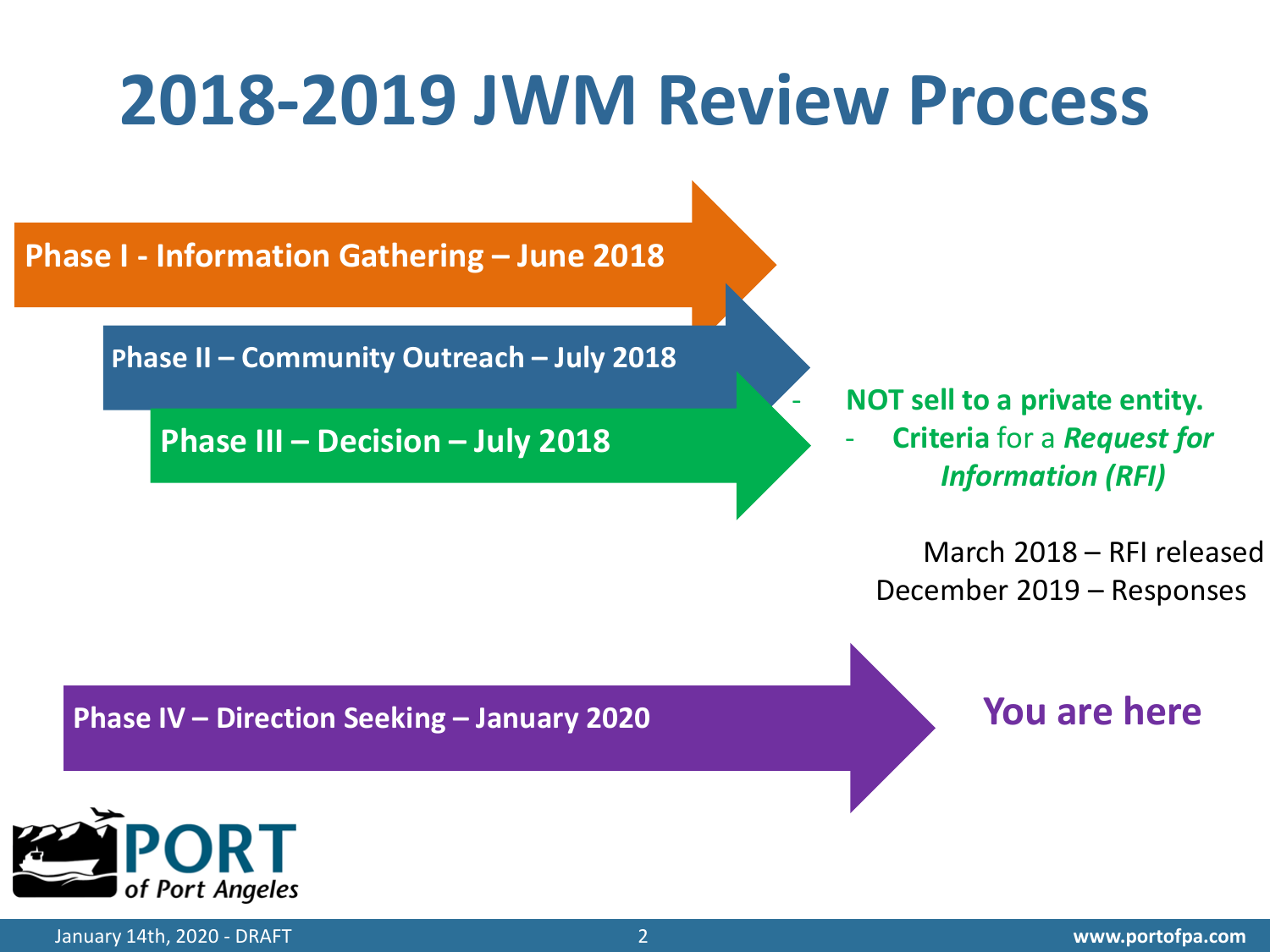# December 10<sup>th</sup>, 2019

• Three presentations were offered to the Commission in response to the RFI:

- City of Sequim
- Marsh Anderson LLC
- Safe Harbor

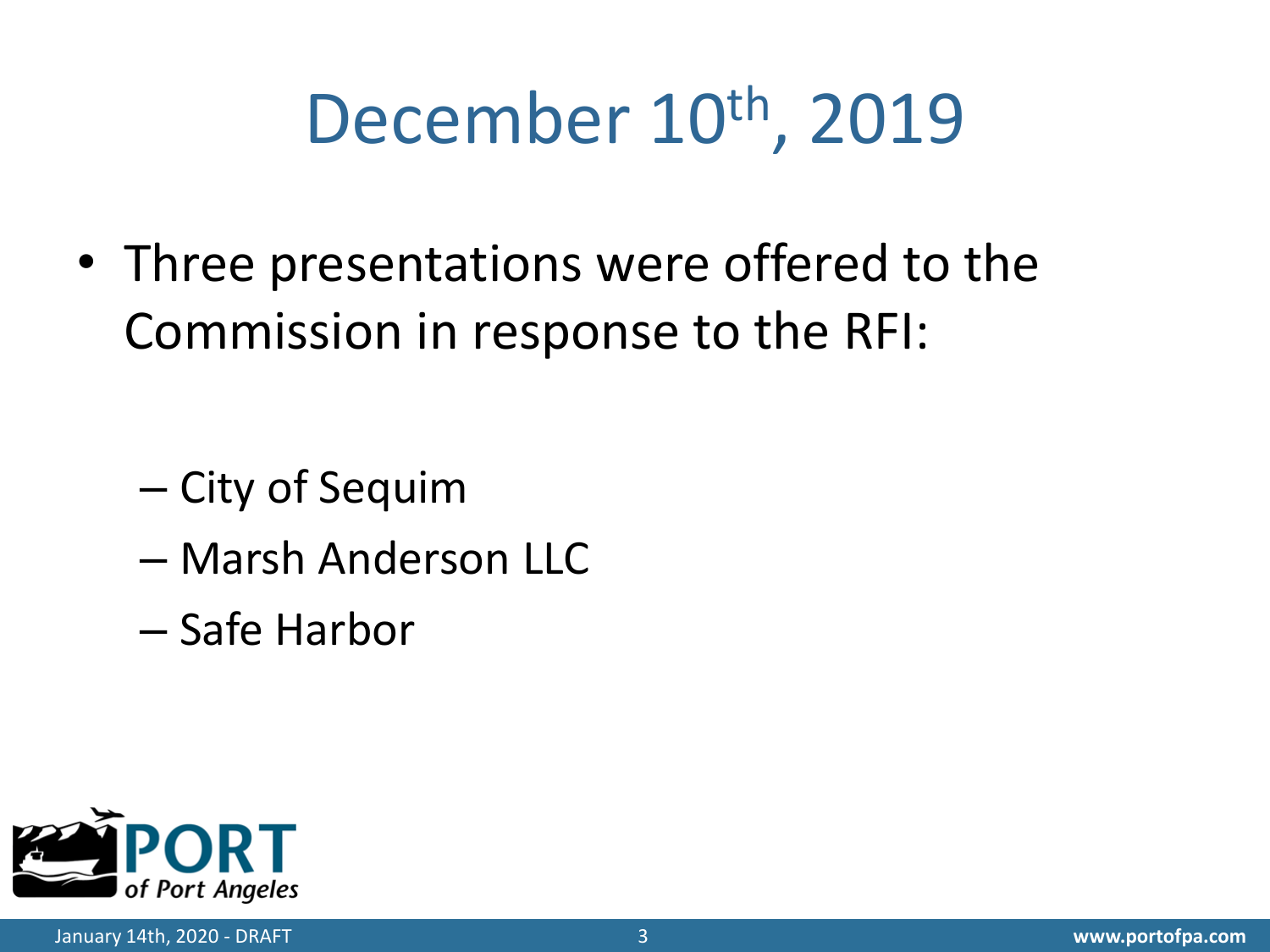#### Stakeholder feedback

#### *Holly O'Neil and Mardi Solomon, facilitators Crossroads Consulting Whatcom County, WA*







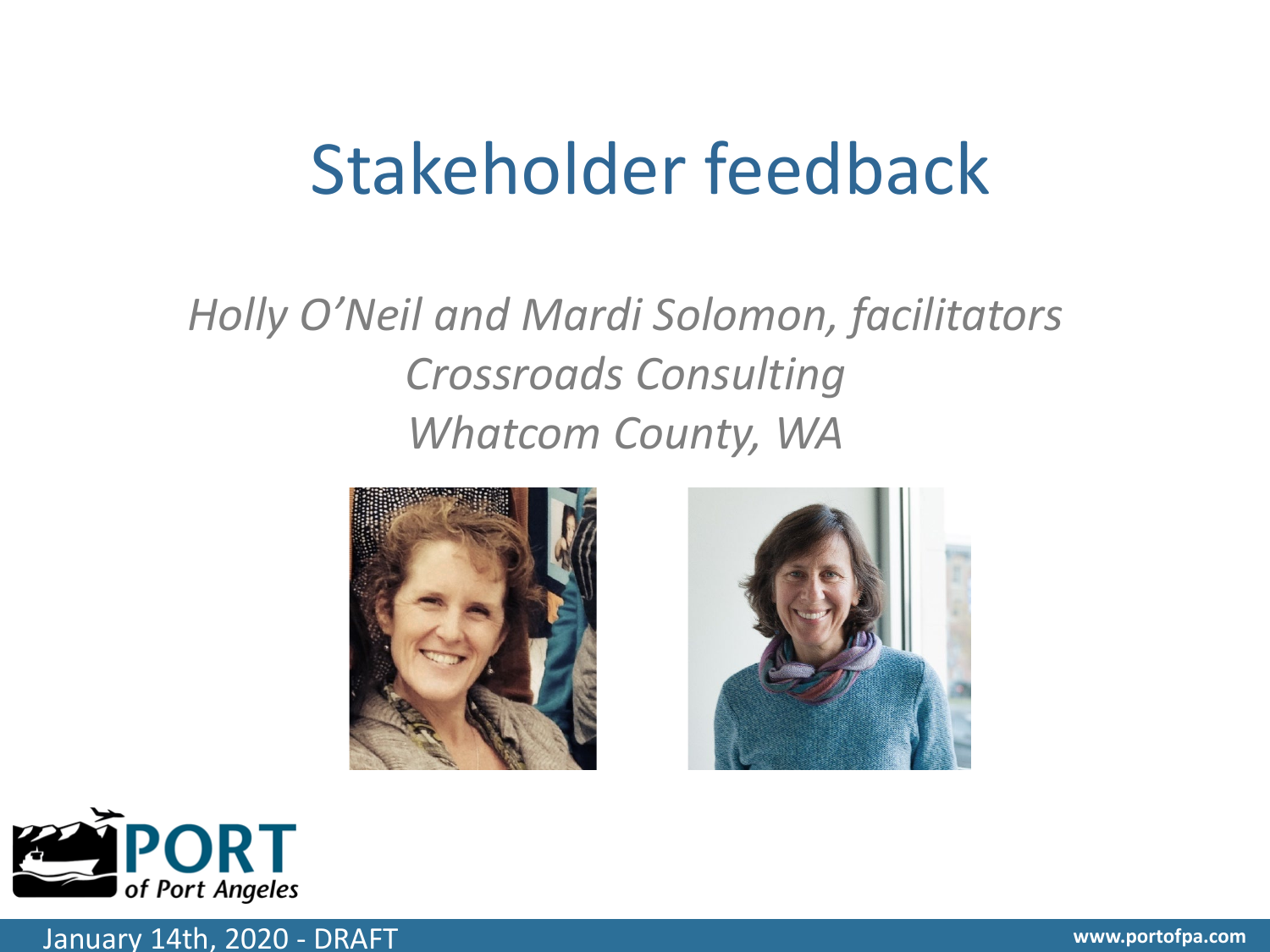# Why do we want feedback?

• John Wayne Marina is an important asset in our community, that many people care about deeply.

• Stakeholder input will help the Commission make a well-informed decision about its future.

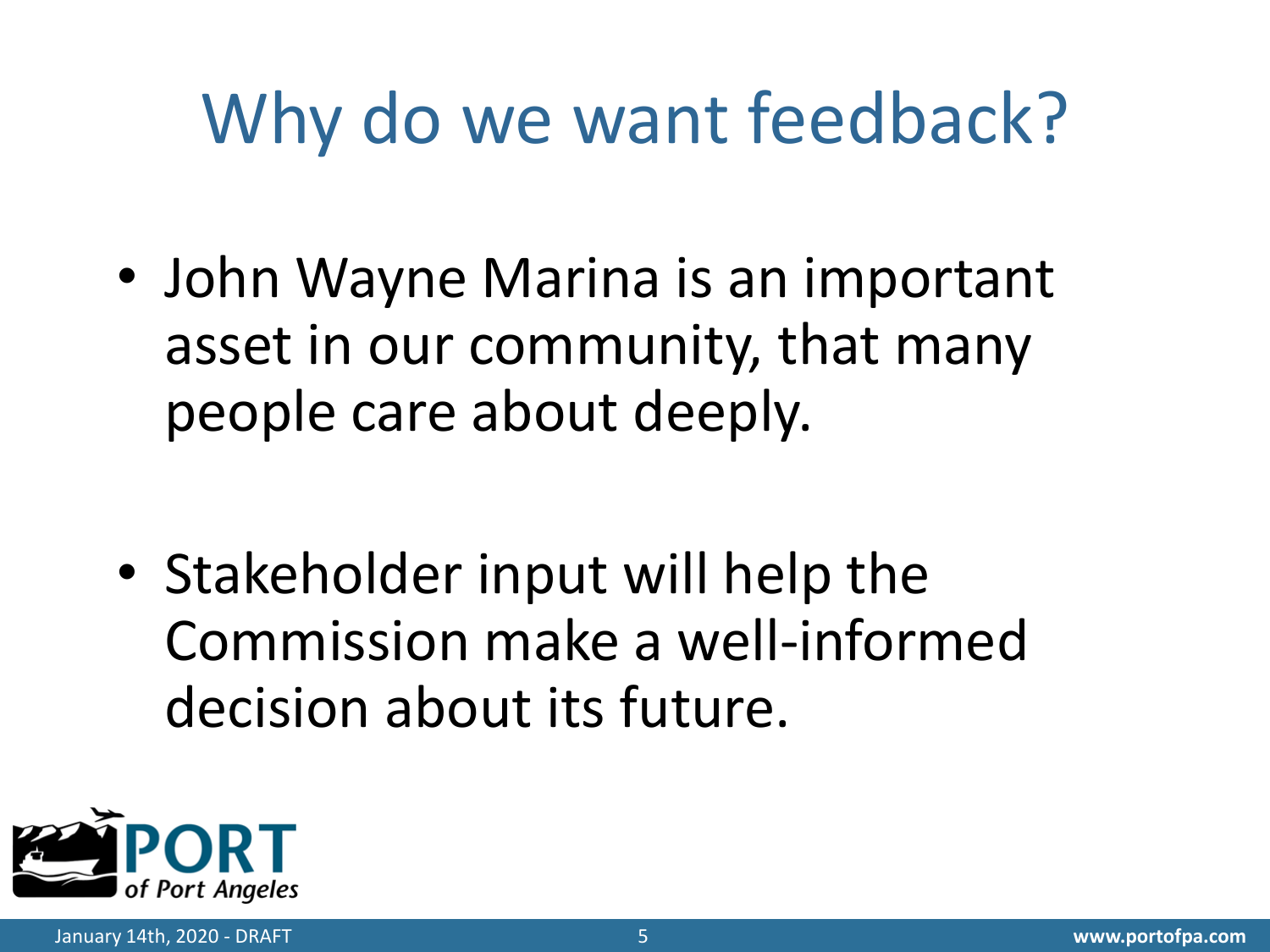#### Port Commission Commitment

#### **NO DECISION WILL BE MADE WITHOUT A PUBLIC, TRANSPARENT PROCESS**

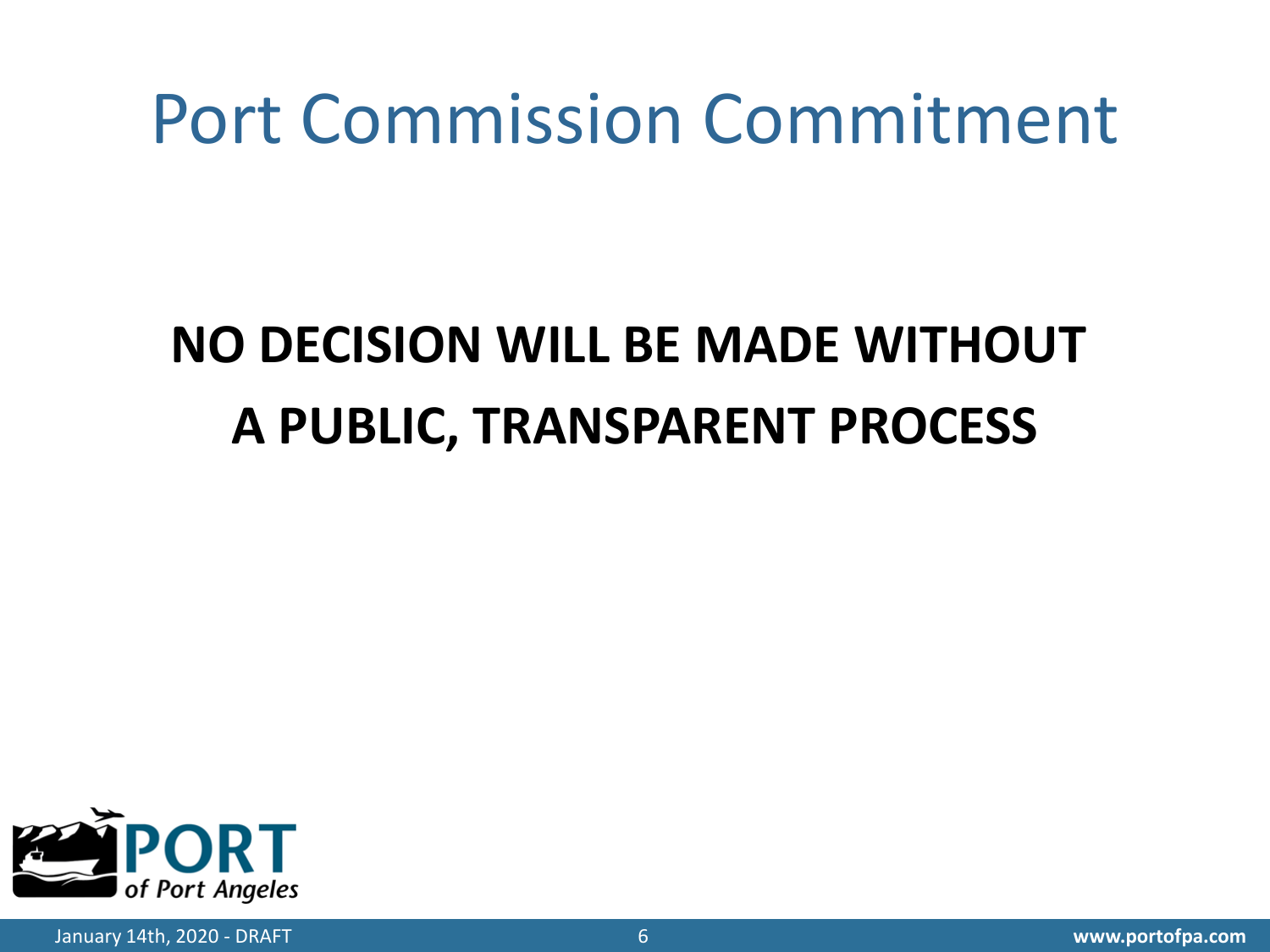# What is our goal today?

• To solicit feedback on a **draft process** for gathering stakeholder input.

• We will refine the process based on today's discussion. When the Commission is satisfied (either at this meeting or a future meeting) we will proceed.

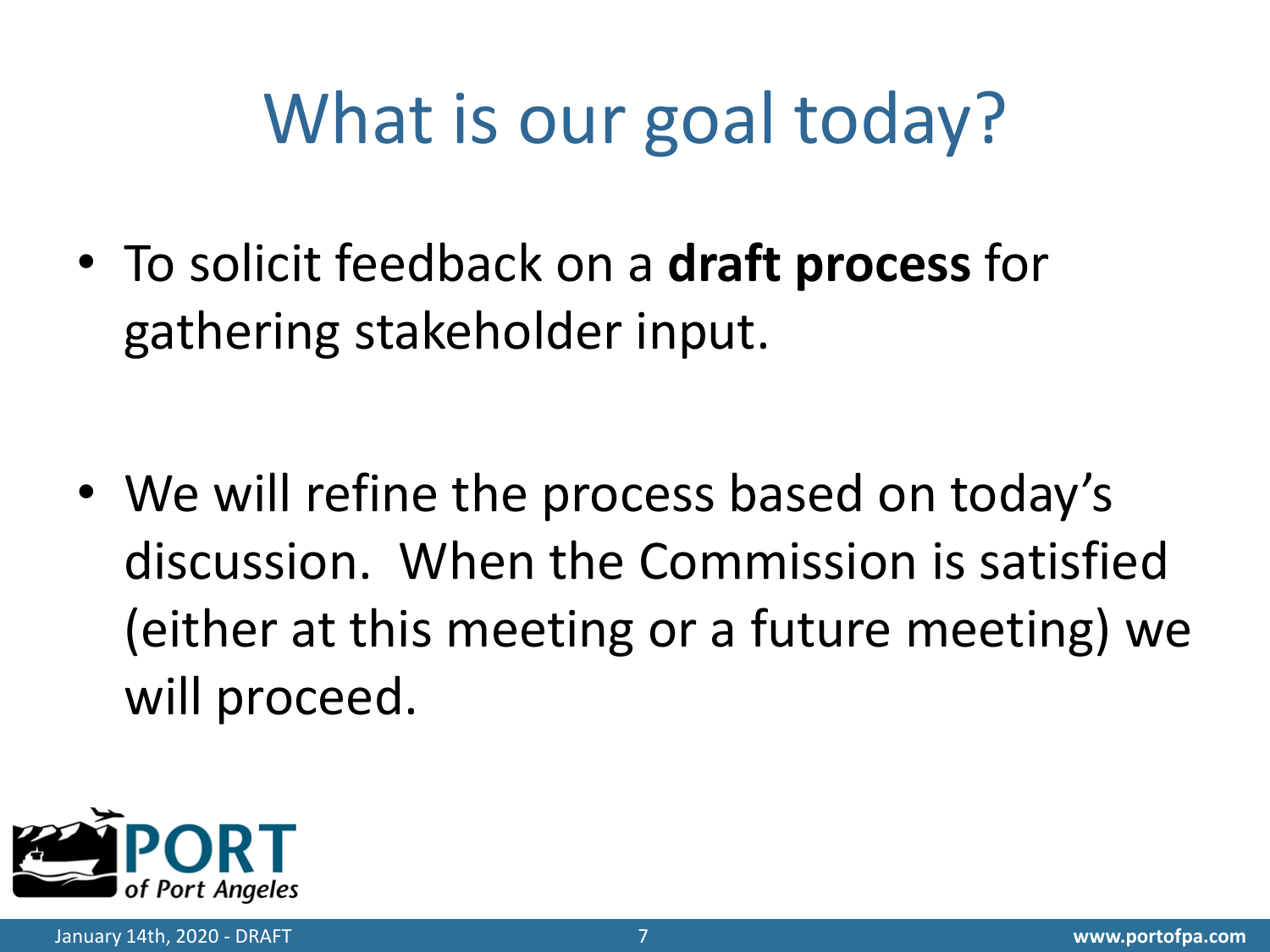#### Overview of the Process

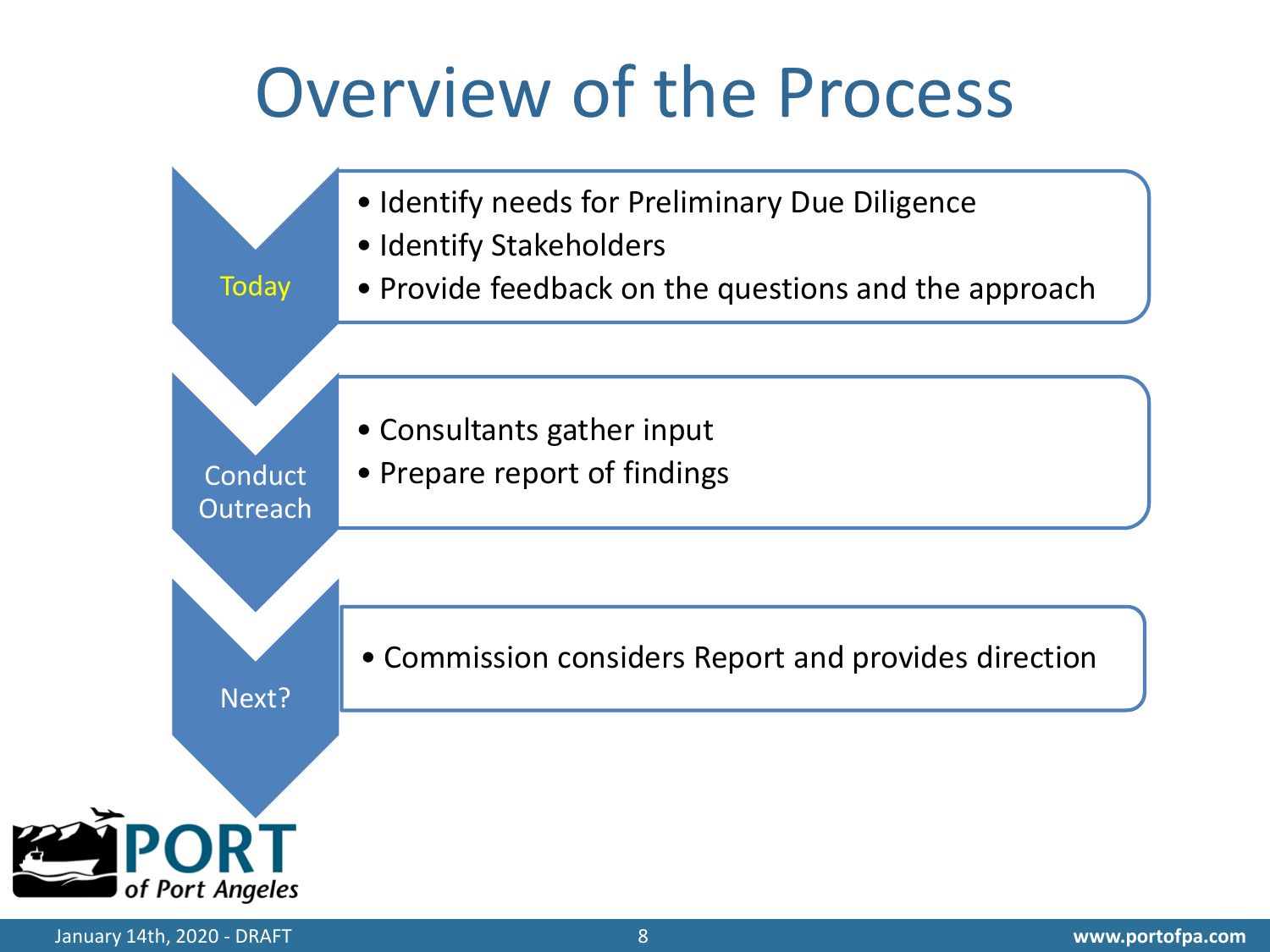# Questions for today:

- **1. Preliminary due diligence – Is there any additional information we need, before we proceed?**
- **2. Who are the stakeholders we would like to engage?**
- **3. What are the questions we want to ask our stakeholders?**
- **4. What feedback do you have on the proposed process for gathering stakeholder input?**
- **5. How would you like to proceed?**

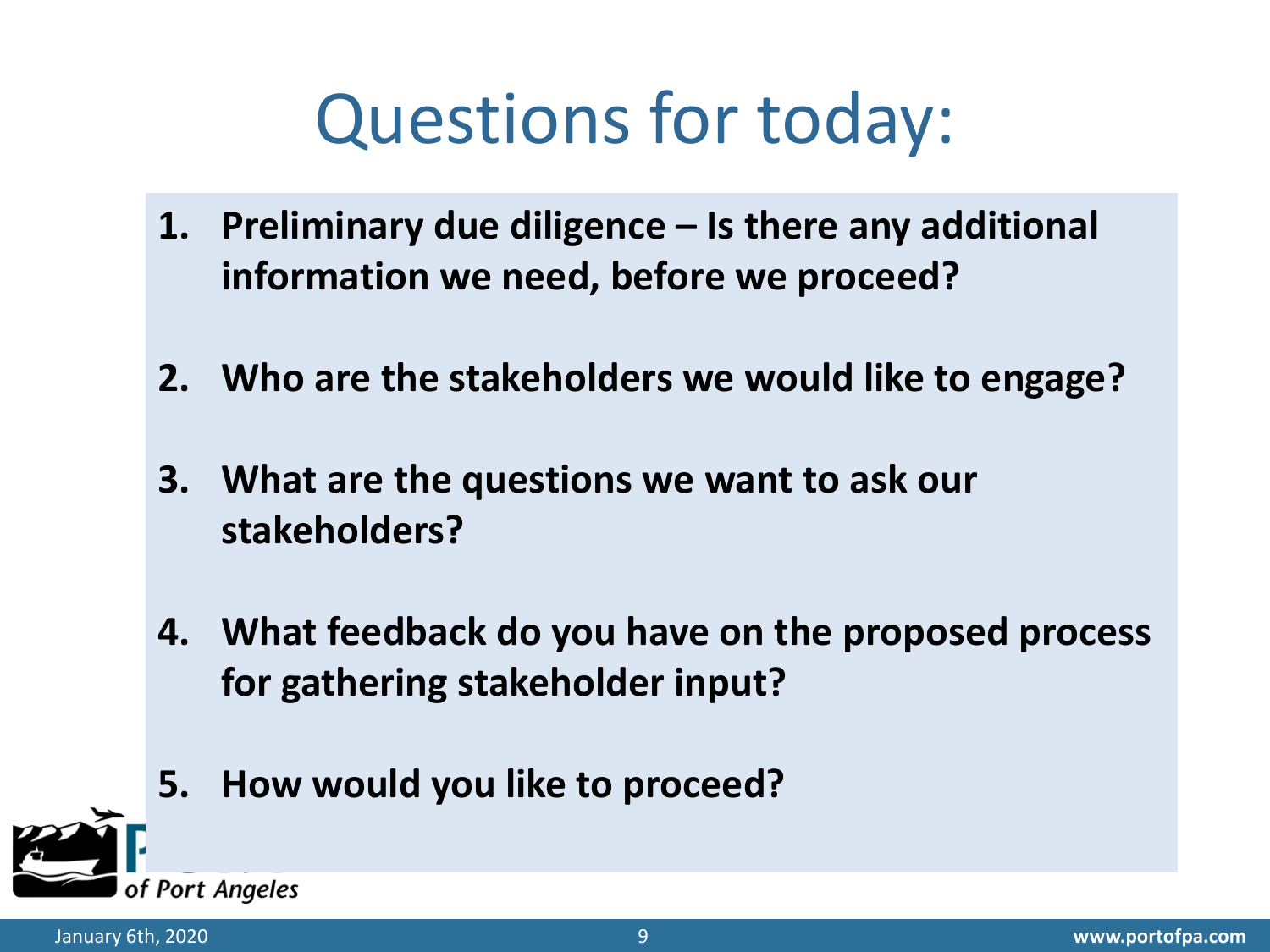#### 1. **Preliminary due diligence:**

Having heard the responses to the RFI in December, is there any additional information we need before we proceed?

Commission: *none at this time.*

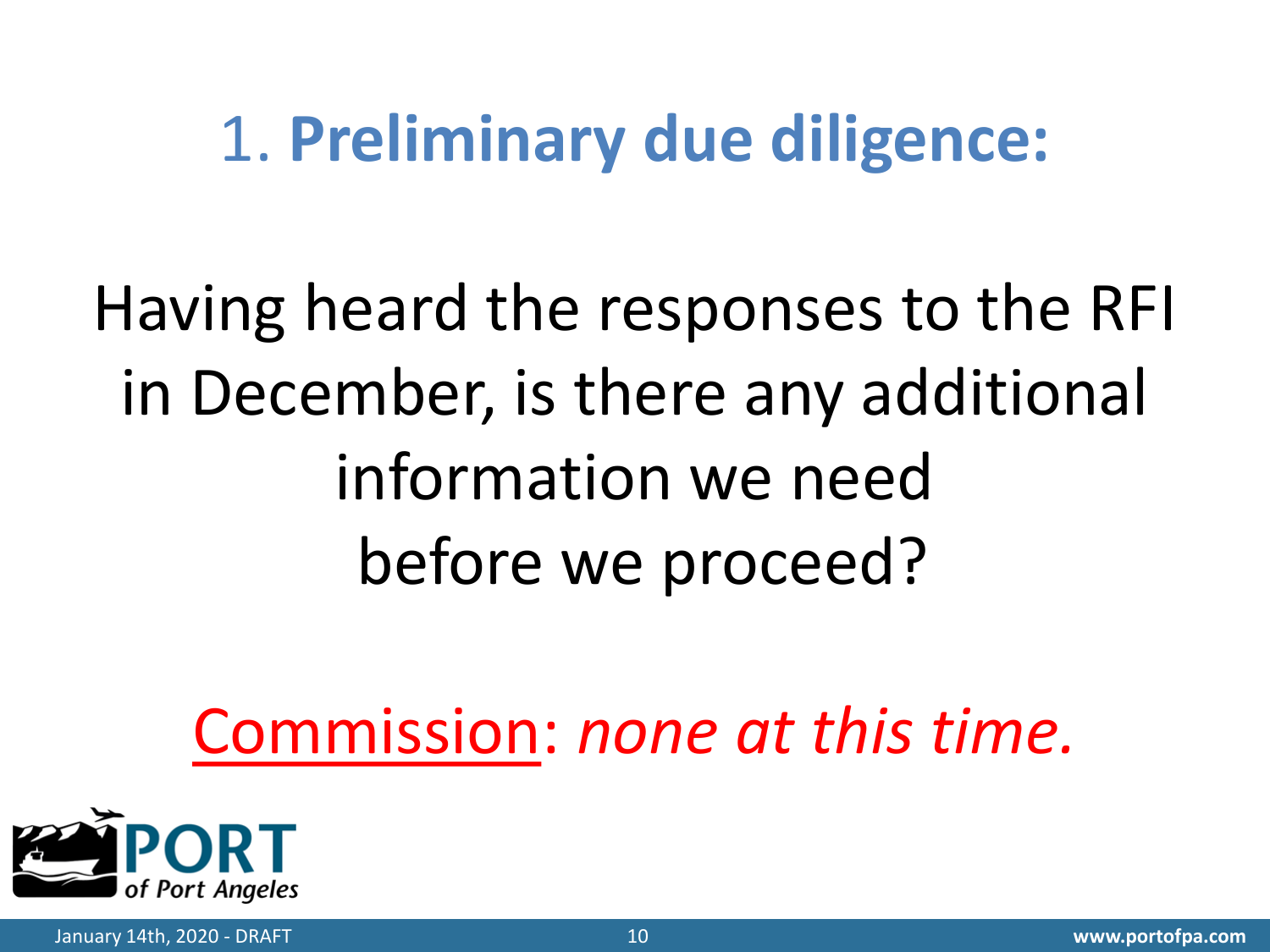# **Assumptions for Stakeholder Engagement**

- $\triangleright$  We want to be respectful of people's time.
- $\triangleright$  We want to ask for feedback that will be genuinely useful to our decision making.
- $\triangleright$  It is important to provide different ways for stakeholders to participate (in writing, and in person) to ensure accessibility.
- $\triangleright$  The proposed process is fairly simple, and allows us to be responsive to what emerges.

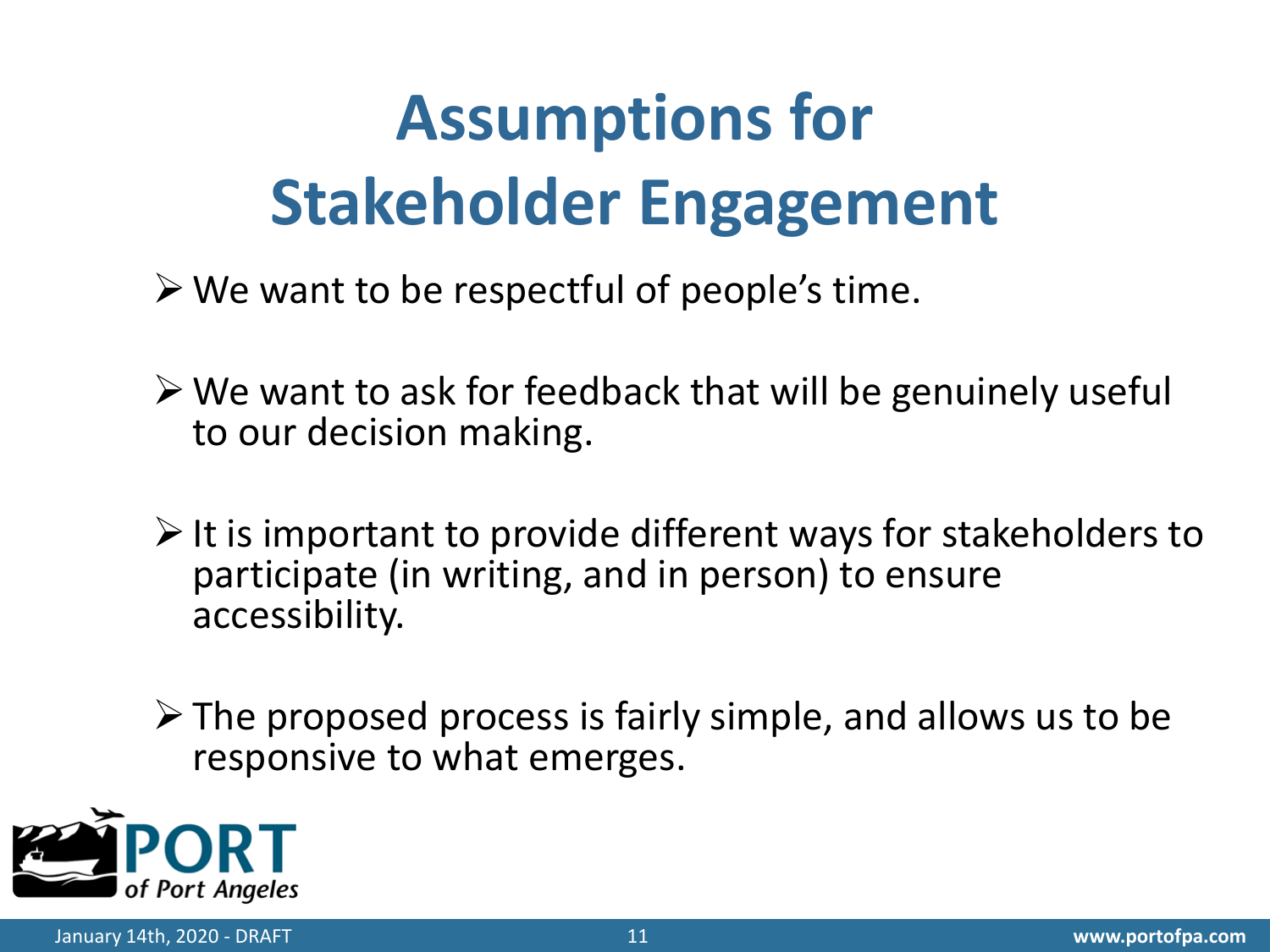# **Overview of Phase IV Stakeholder Engagement Concept**

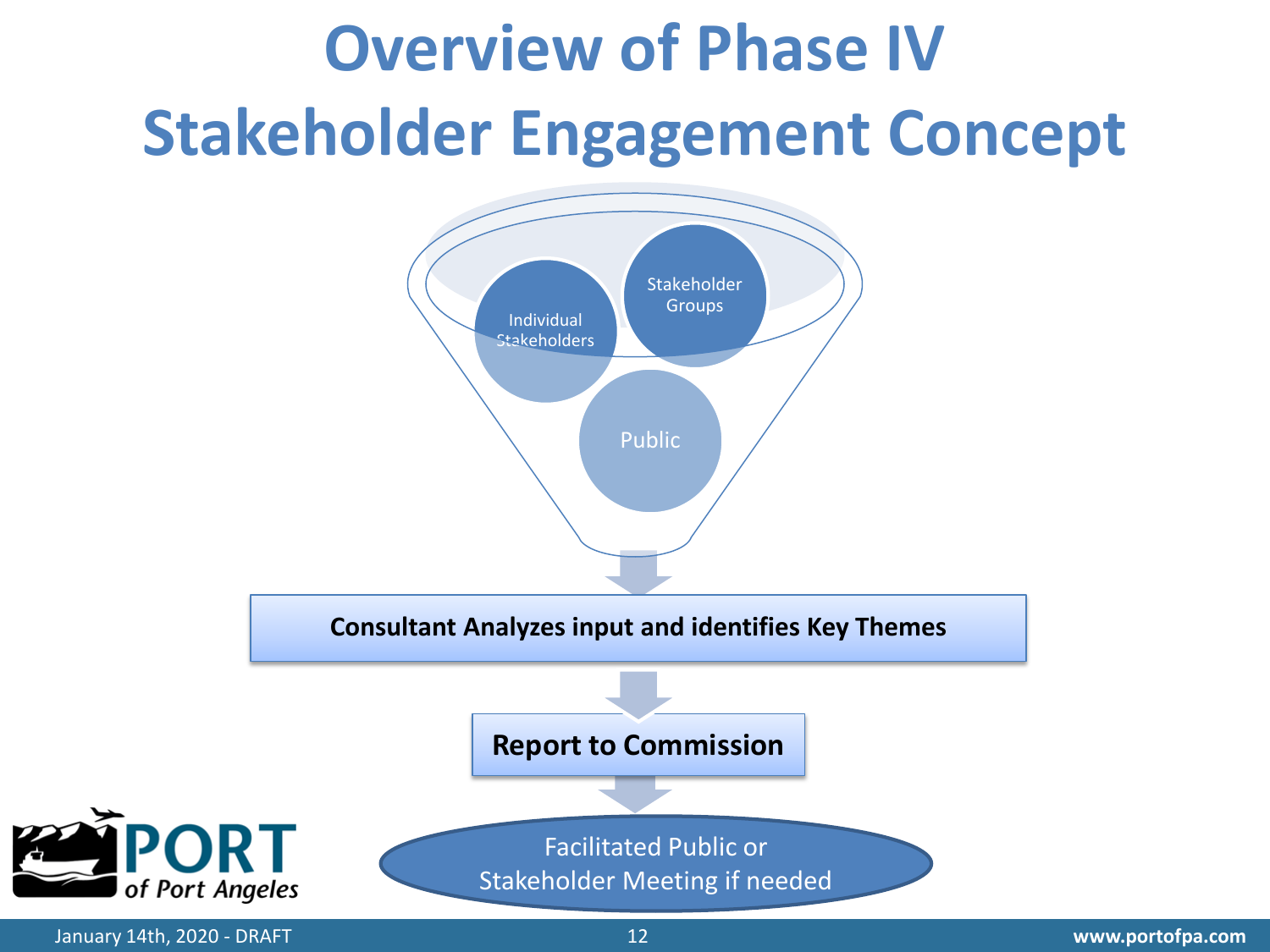# **2. Who are the stakeholders we would like to engage?**

#### • **"Stakeholder Groups"**

- Marina Advisory Committee
- Sequim Bay Yacht Club
- Jamestown Tribe
- City of Sequim
- **"Individual Stakeholders"**
	- Restaurant Owner
	- John Wayne Enterprises
- **"The Public"**
	- Moorage Tenants
	- Other interested citizens



Commission: Other key stakeholder groups:

- Sequim Parks Commission
- Sequim Chamber
- North Olympic Power Squadron
- Kayaker/paddleboard groups?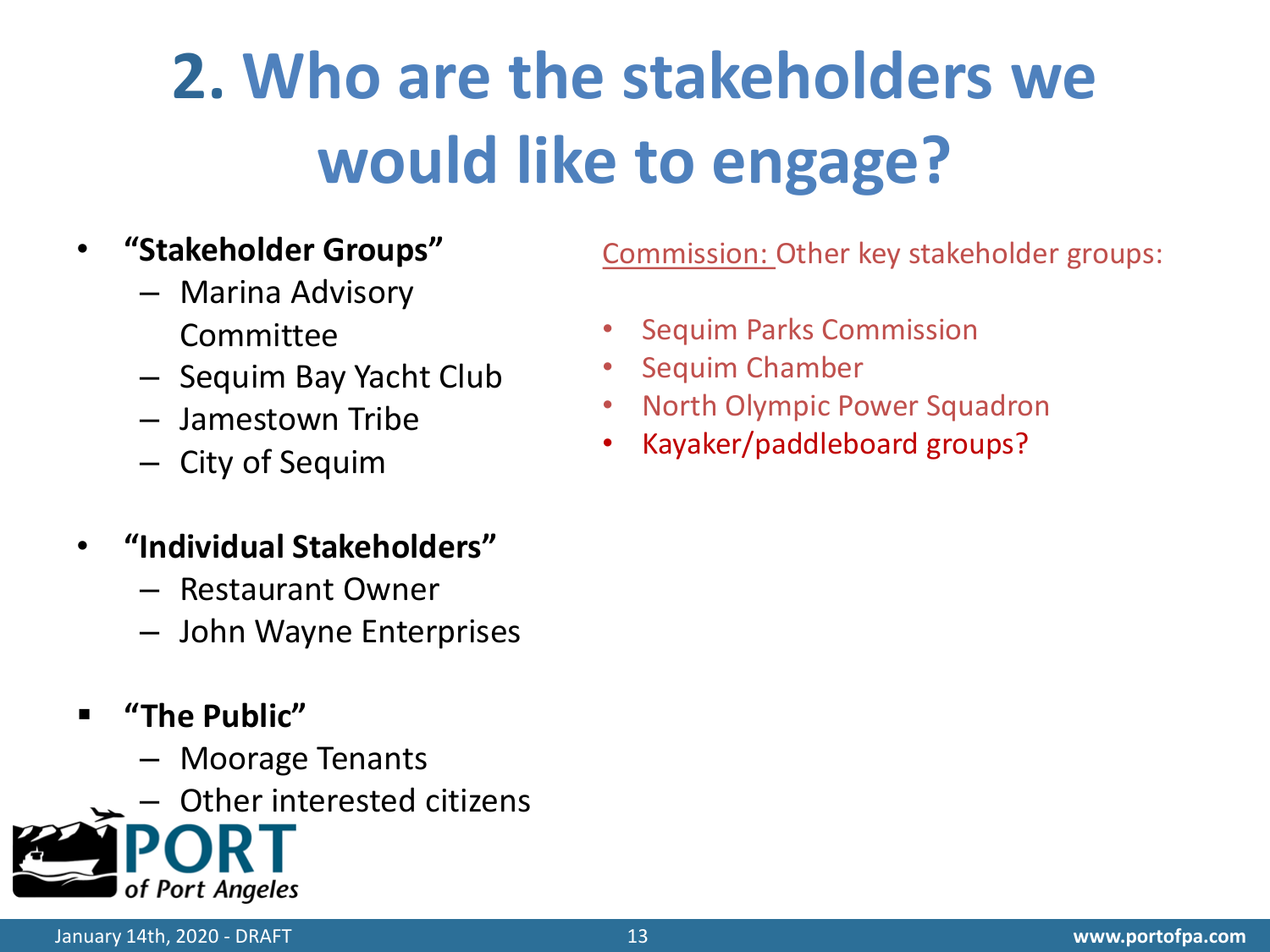## 3**. Suggested Questions to ask stakeholders:**

#### Commission:

1. What are the benefits and potential risks of the Marina continuing to be being owned and operated by the Port of Port Angeles?

2. What are the benefits and potential risks of the Marina being owned and operated by the City of Sequim?

3. What are the benefits and potential risks of the Port establishing a longterm lease with a professional marina management company?

4. What do you think is most important for the Commission to consider, in making a decision for the future of the Marina? What information do you think they need?



#### **We will use the same questions for each type of stakeholder**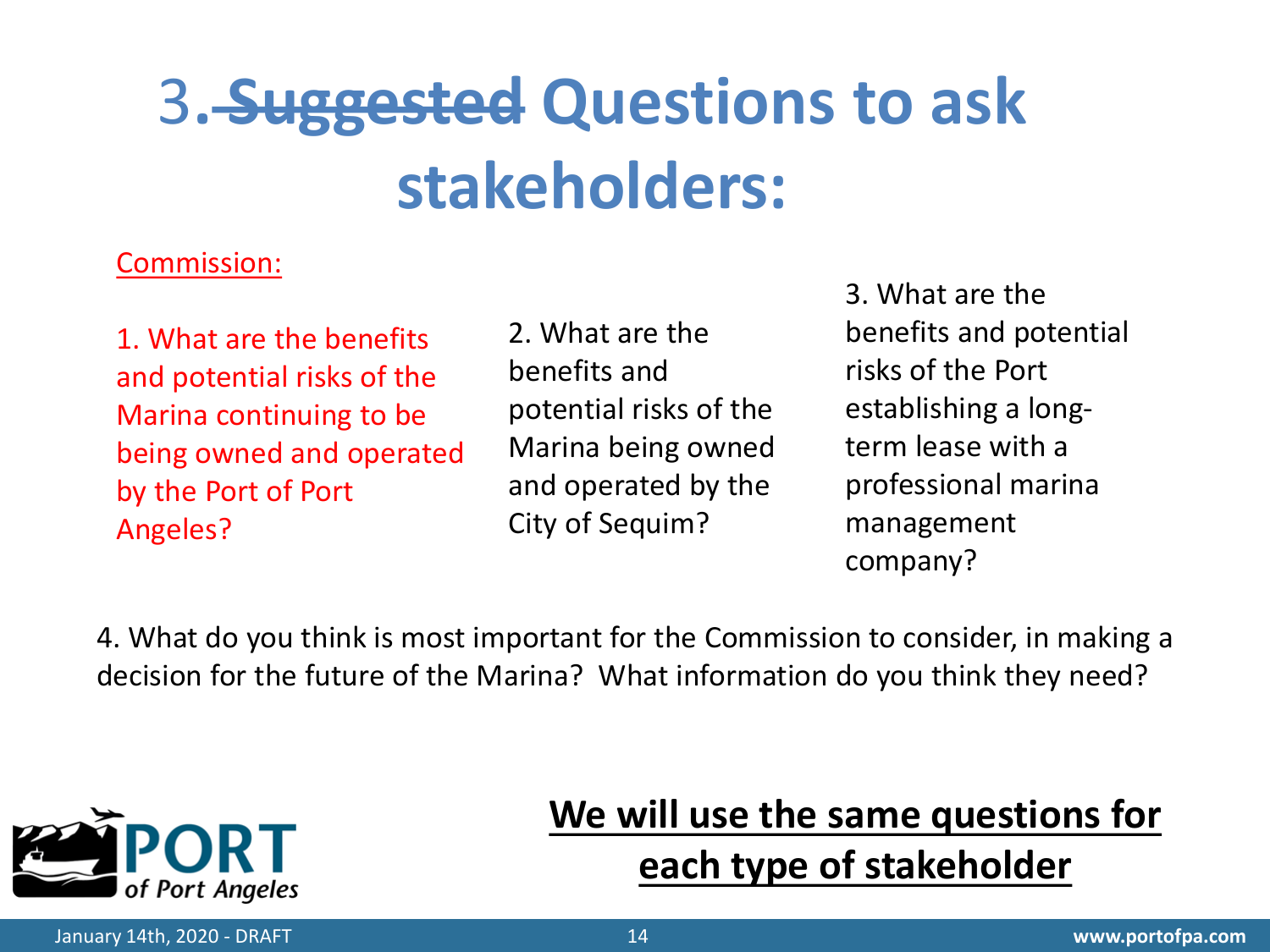Gathering input from different types of stakeholders

- **Public at Large:** a questionnaire on the website
- **Individual Stakeholders:** questionnaire in writing, or consultant can ask questions over the phone.

Commission: staff, rather than consultant, shall contact individual stakeholders

• For **Stakeholder Groups… a couple of options:**

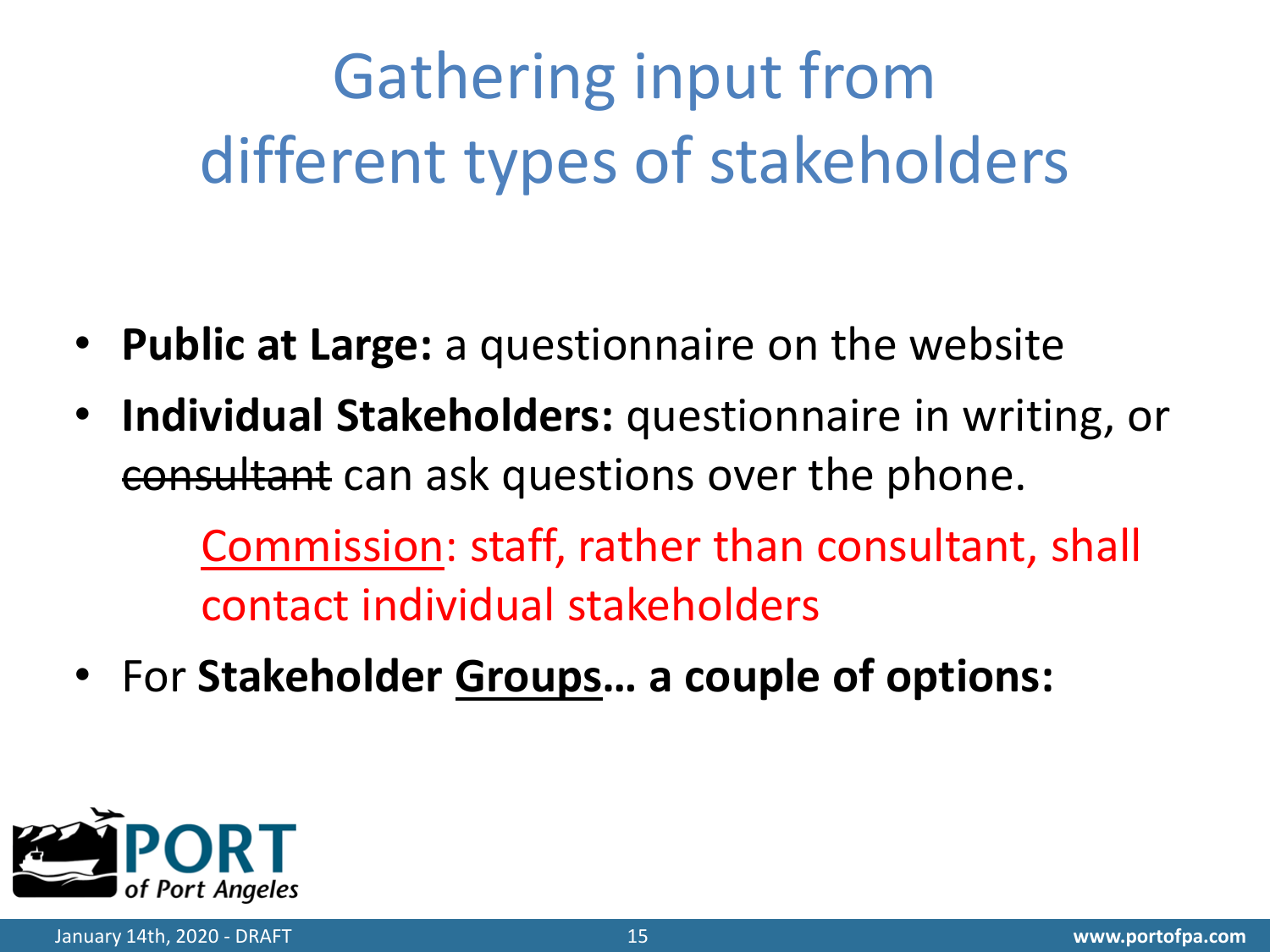# Gathering input from different types of stakeholders, cont…

- For **Stakeholder Groups… a couple of options:**
	- Group leader would be provided with the questionnaire and given direction on how to gather their group's input at one of their regular meetings.
	- (or) Staff could attend their meeting to help solicit input. Possibly one or more commissioner could also attend to listen.

Commission: Staff should ask the group leader what option, they would prefer, and we will do that.

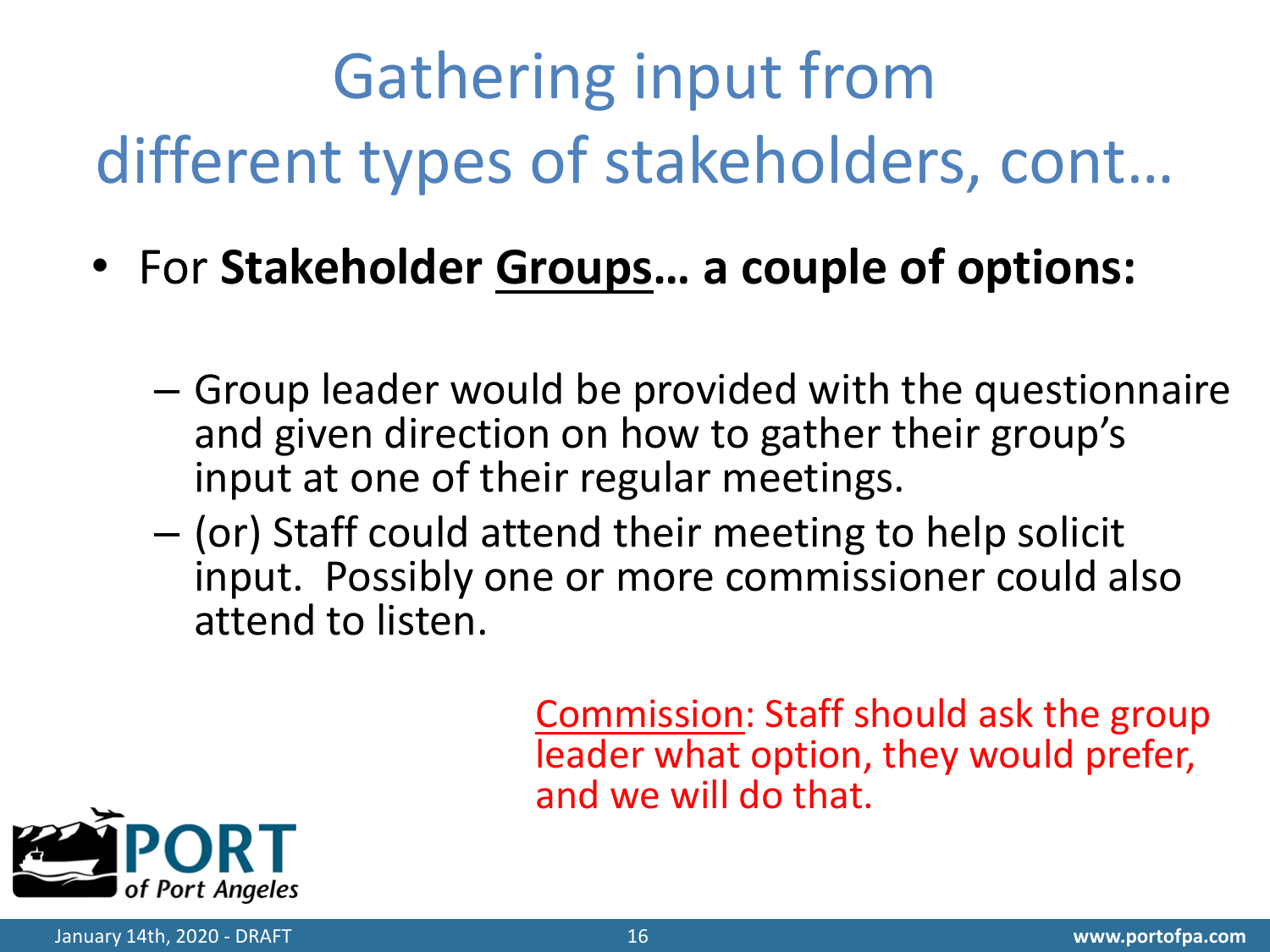# Stakeholder Engagement Process



#### **Launching the Process**

- Invitation to individual stakeholders and stakeholder groups sent via email
- RFI Proposals and questionnaire posted on website
- Posters posted at Marina

Commission: use social media, posters at other places in Sequim, and send announcement to everyone who participated at the listening sessions

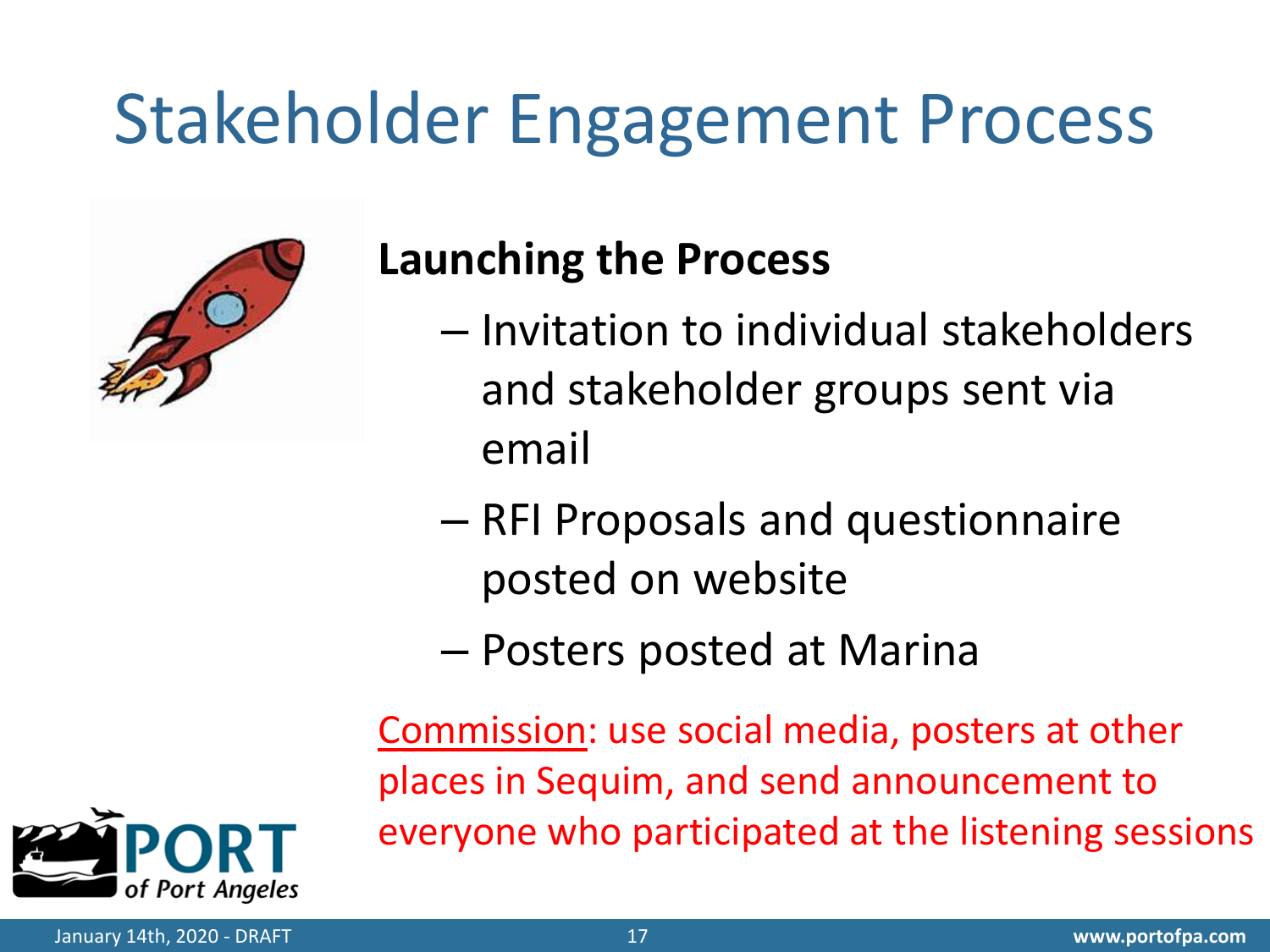#### **After the Input is Gathered**

- Crossroads Consulting provides Report summarizing input to Staff and Commission
- Commission discusses next steps:
	- What additional due diligence is needed now?
	- How should we move forward?

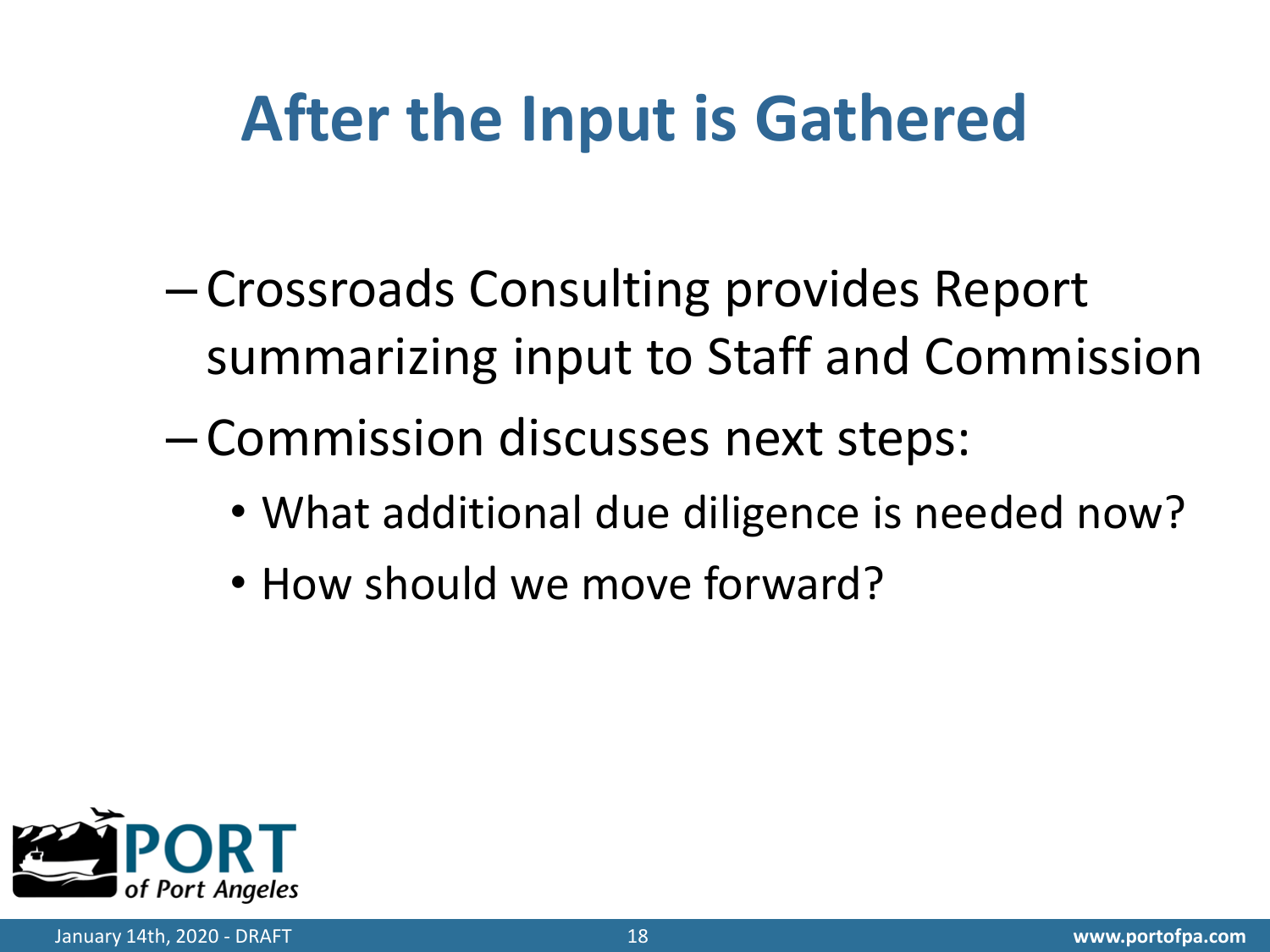**4**. **Any other feedback do you have on the proposed process or questions for gathering stakeholder input?** 

## Commission: aim to complete this Phase in 3 months

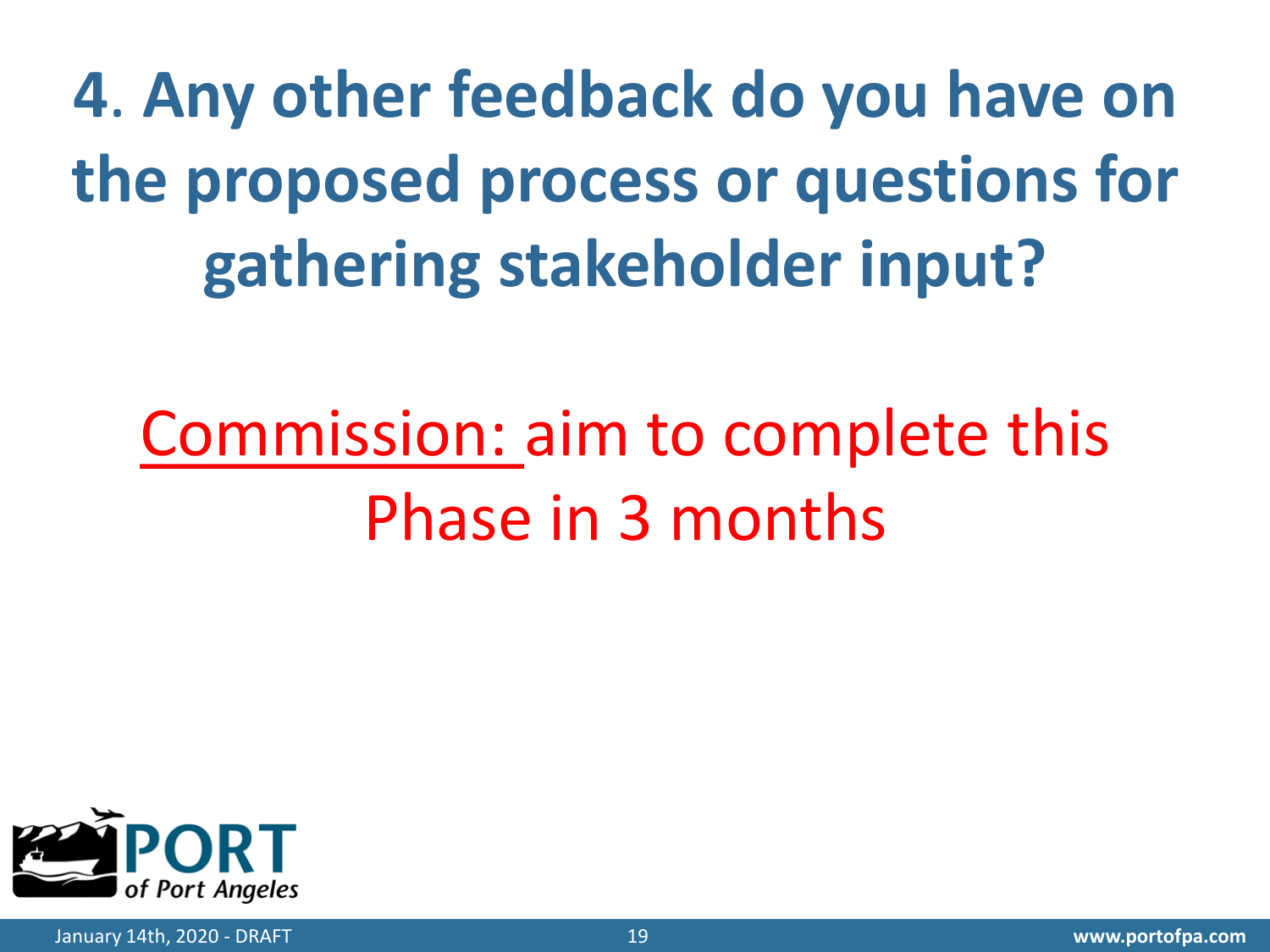# **5. How would you like to proceed?**

• Do we need more discussion on process, or is the Commission ready to direct staff to move ahead?

Commission: Move ahead.